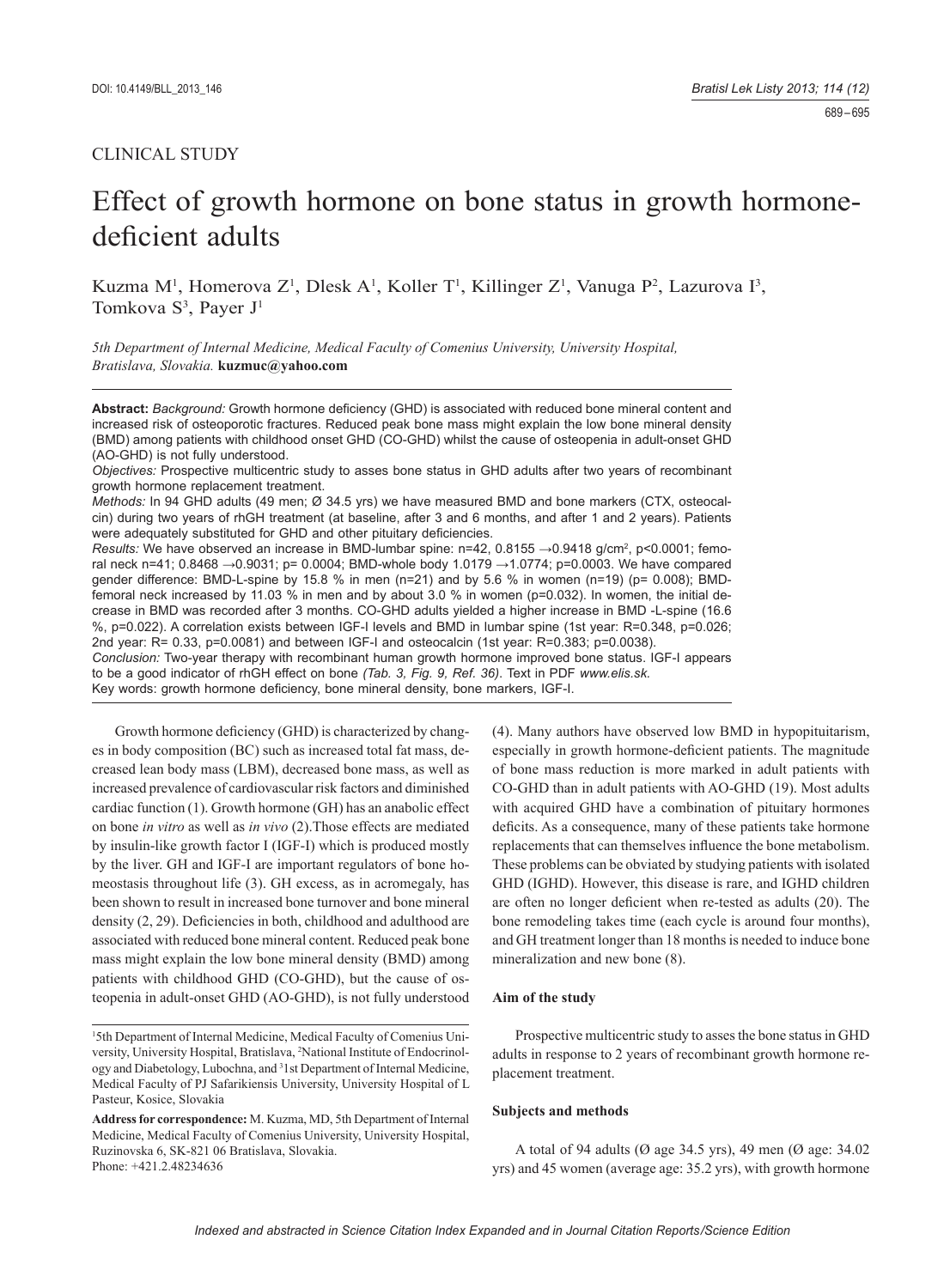689 – 695

Table 1: Total number of other pituitary deficiencies (thyroidal, go**nadal, adrenocortical axis and antiduretic hormone) in study group.**  Average number of other pituitary deficiencies was 2,46.

| Number of other deficiencies | Number of patients |
|------------------------------|--------------------|
|                              |                    |
|                              |                    |
|                              |                    |
|                              |                    |
|                              |                    |

**Table 2: The survey of GF-I levels during rGH treatment period as comparison adequacy of treatment. All levels were in reference range of IGF-I.**

|                | N  | Mean    | 95% CI              |
|----------------|----|---------|---------------------|
| IGF I month 0  | 94 | 148,412 | 122,527 - 140,393   |
| IGF I month 12 | 94 | 154.560 | $131,023 - 142,000$ |
| IGF I month 24 | 94 | 158,727 | 126,492 - 144,077   |
| IGF I month 6  | 94 | 173.312 | 138,679 - 167,875   |

deficiency of adult onset  $(AO, n=67)$  and childhood onset  $(CO, n=67)$ n=27) were investigated. Patients were investigated at three centers for treatment of growth hormone deficiency in Slovakia: 5th Internal Clinic of Comenius University and University Hospital, Bratislava, National Institute of Endocrinology and Diabetology, Ľubochňa and 1st Department of Internal Medicine of P.J. Šafárik, University Hospital of L. Pasteur, Košice.

The diagnosis of GHD was performed by stimulation testing by means of insulin tolerance test with hypoglycemia (ITT) with regard to valid clinical practice guideline of Endocrine Society for Evaluation and Treatment of Adult Growth Hormone-Deficiency (cut off value of stimulated GH in ITT was 5.1 μg/l) (21). The patients were divided in 5 groups based on the cause of hypopituitarism as follows: postoperative (n=61), congenital (n=10), idiopathic (n=17), postradiative (n=5) and inflammatory GHD (n=1). Other axis deficiencies are in the Table 1.

All patients were daily administered with a subcutaneous dose of recombinant growth hormone (average doses: baseline 0.25 mg, 6th month 0.36 mg, 1st year 0.407 mg, 2nd year 0.41 mg) and adequately treated for other deficiencies. The patients were monitored on regular out-patient basis for target hormone levels. To prove adequate growth hormone replacement treatment we determined the therapeutic range of IGF-I levels (Tab. 2).

At baseline and after 2 years of treatment with rhGH, aAnthropometric measurements have been performed including body height (cm), body weight (kg), waist circumference, and body mass index (BMI).

### *Laboratory methods*

Measurements of IGF-I levels were provided by an imunoradiometric assay. The assay was established at baseline, after 6 months and 1 and 2 years.

Osteocalcin (OC), marker of osteoformation was established by electrochemoluminiscency (ECLIA) in nanograms per milliliter. Normal range of OC is 6.5–42.3 ng/ml.

Carboxy-terminal collagen crosslinks (CTX, ICTP), marker of osteoresorption was also measured by ECLIA in nanograms per milliliter. Normal range was 0.12–0.74 ng/ml. Both bone markers were established at baseline, after 3 and 6 months, and after 1 and 2 years.

All patients were monitored for levels of serum calcium (S-Ca) at baseline, and after 1 and 2 years. It was in reference range of 2.10–2.55 mmol/l (mean –S-Ca 2,342 mmol/l) during the whole observed period. Forty-one patients were treated with oral calcium (average dose 1000 mg/day). Also, vitamin 25-OH-D3 levels were monitored during the same periods and it was in reference range of 30–80 μg/l (mean 25-OH-D3 level was 61.3 μg/l). Thirty-four patients also took oral vitamin D3 (dose 800 IU/day).

## *Bone mineral density (BMD) measurement*

BMD was measured by Hologic Discovery W .S/N81513 device in g per cm<sup>2</sup>. All measurements were performed continuously. BMD was determined in total body, lumbar spine (L2–L4) and proximal femur. Periods of measurement were at baseline, after 3 and 6 months and after 1 and 2 years of growth hormone replacement. Data were expressed as T-score in grams per cm2 . The T-score represents the number of standard deviations below the average for a young adult at peak bone density.

#### *Statistics*

Statistic software Medcalc Version 9.6.2.0 was used to determine the results. Student's two-tailed paired t-test was used to assess changes over a two-year period. ANOVA model was used to compare two groups clustered on parameter (gender, onset of deficiency, etc.). We accepted the level of significance at  $p \le 0.05$ .

## **Results**

## *Anthropometric characteristics*

Table 3 shows basic anthropometric characteristics of patients in the study group.

## *Change in BMD after two years of treatment with rGH*

After two years of rhGH treatment we have proven an increase in whole-body BMD (n=19, Mean baseline-2. year: 1.0179– 1.0774, p=0.0003). Similarly, there was an increase in BMD in femoral neck (n=41; 0.8468–0.9031, p=0.0004) and lumbar spine (n=42, 0.8155–0.9418, p<0.0001) (Fig. 1). We have recorded an initial decrease in BMD in L-spine as well as in BMD in femoral neck after 3 months of rGH therapy. It was similar after 1 year of treatment (Fig. 2).

#### **Table 3: Basic anthropometric characteristics in the study group.**

|                        | Mean    | Minimum | Maximum | Difference<br>P value |
|------------------------|---------|---------|---------|-----------------------|
| <b>BMI</b> baseline    | 27,913  | 17,700  | 47,300  |                       |
| BMI 2.year             | 28,080  | 17,730  | 49,600  | $P=0.18$              |
| Weight baseline        | 77,532  | 36,300  | 138,000 |                       |
| Weight 2.year          | 78,368  | 37,800  | 135,000 | $P=0.04$              |
| Waist circum, baseline | 93,667  | 69,000  | 131,000 |                       |
| Waist circum. 2.year   | 96,500  | 69,000  | 133,000 | $P=0.31$              |
| Height baseline        | 166,381 | 134,000 | 195,000 |                       |
| Height 2.year          | 166,854 | 134,000 | 195,000 | $P=0.09$              |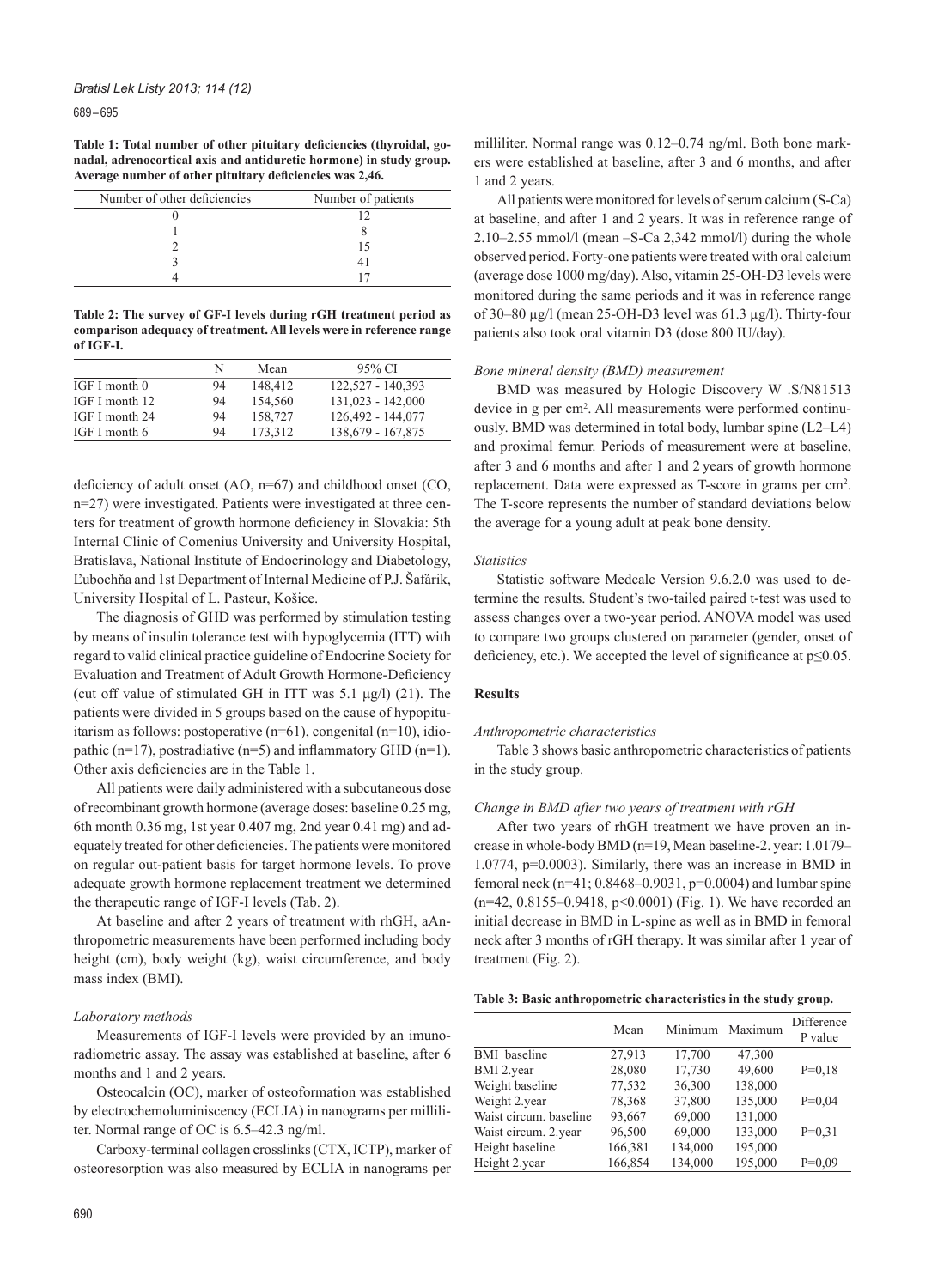

**Fig. 1. Increase in BMD of whole body, femoral neck and lumbar spine after two years of treatment with recombinant human growth hormone.**



**Fig. 2. Development of BMD of femoral neck and lumbar spine.**

When we compared groups of men  $(n=23)$  and women  $(n=19)$ for BMD in L-spine we have recorded that BMD increased after 2 years of treatment (men by more than 15.8 %, women more than 5.6 %, p=0.008) (Fig. 3). A similar situation has occurred in BMD in femoral neck. In group of men  $(n=20)$ , the increase was by about 11.03 % and in women (n=21) by about 3.0 % (p=0.032) (Fig. 4). It was obvious in both groups that the initial decrease in BMD after 3 months of rhGH treatment was shown preferably in women. While comparing BMD of whole body by gender, no significant result was shown.

Comparing two groups based on onset of GHD we have proven that BMD of lumbar spine increased more in group with childhood

onset of GHD (CO-GHD, 16.6 %, p=0.022) compared to group with adult onset of GHD (AO-GHD, 7.5 %, p=0.022) (Fig. 5). No significant difference in BMD of femoral neck between these two groups has been shown.

When we were comparing patients by number of other pituitary deficiencies, non-significant (p=0.23) difference of BMD was shown between subgroups after two years of treatment. There was a higher increase in patients with three other deficiencies (increase by 14.5 %) and isolated GHD (increase by 12.4 %). Also, a nonsignificant difference in BMD ( $p=0.18$ ) was observed in groups divided by cause of hypopituiarism. A higher increase was suggested in patients with congenital (by 18.7 %) and idiopathic (by 14.7 %) GHD.

# *Change in bone markers after two years of treatment with rGH*

Carboxy-terminal collagen crosslinks (CTX), marker of bone resorption was increasing during the first year of GH replacement treatment (mean 3 mth 0.807, mean 6 mth 1.21, mean 1 year 1.34; p<0.0001). After one year, i.e. in the second half of treatment, CTX was slightly decreasing (mean 2 yr 1.07;  $p<0.0001$ ) (Fig. 6). On the other hand, the levels of osteocalcin, marker of bone formation, were rising during the whole 2-year treatment  $(p<0.0001)$  (Fig. 7).

## *Correlation between IGF-I and BMD*

1.2 1.4 1,6

At baseline, a significant negative correlation between IGF-I and BMD of whole body  $(R=-0.448, p=0.031)$  has been observed. A positive correlation was noticed between IGF-I levels and BMD of lumbar spine after 1 year (R=0.348, p=0.026) (Fig. 8) and 2 years ( $R=0.33$ ,  $p=0.0081$ ) (Fig. 9) of replacement therapy. A positive correlation was noticed in BMD of femoral neck after 2 years (R=0.453, p=0.0002) and BMD of whole body (R=0.349,  $p=0.04$ ) of rhGH treatment. A negative significant correlation was observed also between IGF-I and osteocalcin after 1 year (R=  $-0.383$ ; p=0.0038).



**Fig. 3. a) Change in BMD of lumbar spine per gender (M – men, W – women). b) Development of BMD of lumbar spine per gender.**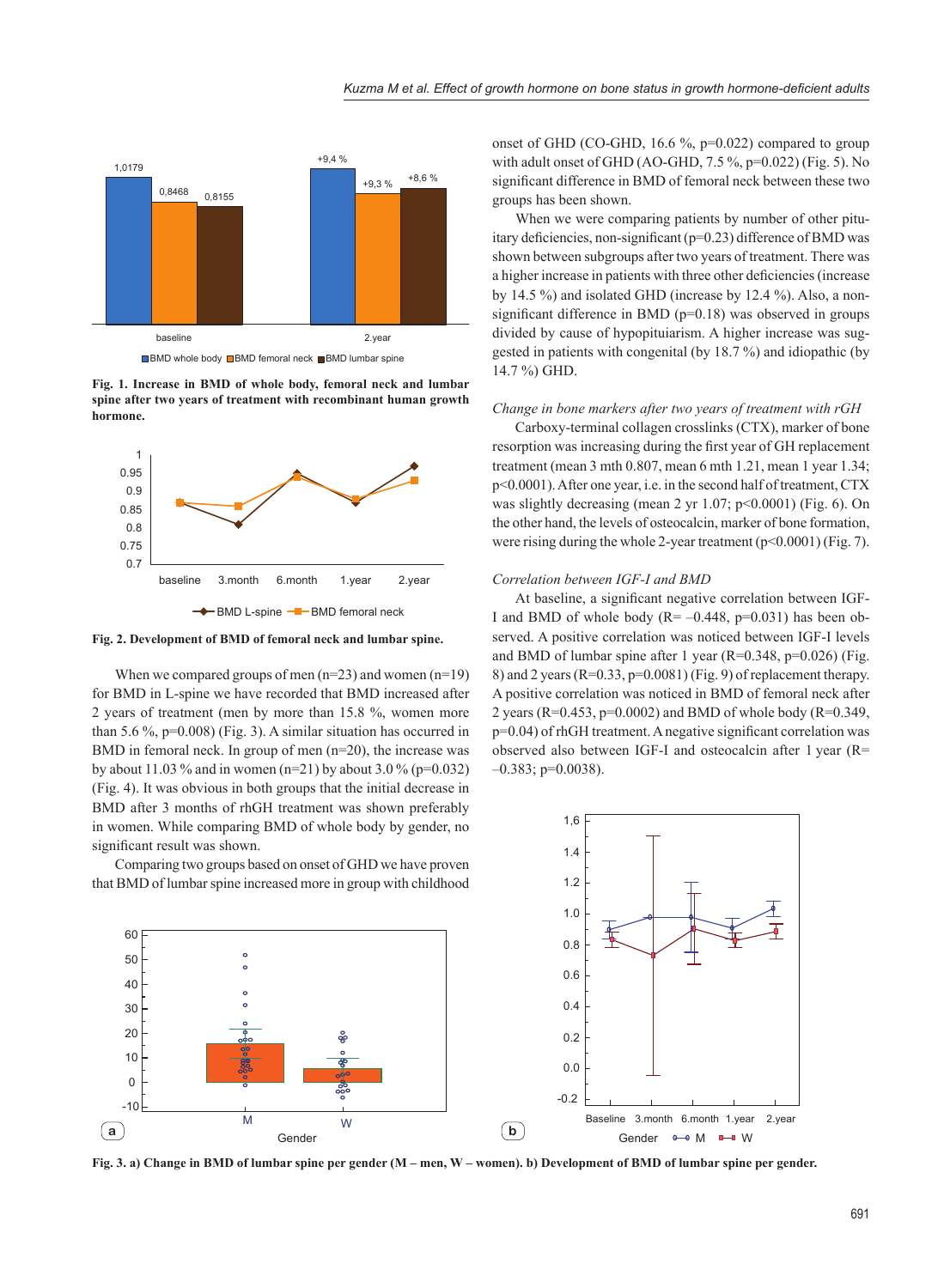689 – 695



**Fig. 4. a) Change in BMD femoral neck per gender (M – men, W – women). b) Development of BMD of femoral neck per gender.**



**Fig. 5. Comparison of BMD in L-spine between AO-GHD and CO-GHD adults.**



**Fig. 6. Change in CTX (carboxy-terminal collagen crosslinks) levels after two years of treatment with recombinant GH.**

# **Discussion**

Therapy with rhGH benefits many body functions, decreases cardiovascular morbidity and mortality, improves lipid profile, body composition, and life quality as well as affects bone remodeling. The effect of rhGH on bone is intensively discussed for the



**Fig. 7. Change in osteocalcin levels after two years of treatment with recombinant GH.**



**Fig. 8. Correlation between BMD in lumbar spine and IGF-I afer one year.**

past few years but there have been only five studies conducted comparing the effect on bone in GHD adults with similar or bigger numbers of patients in study group (15, 17, 30, 31, 32). In our prospective study, we have observed 94 patients from three endocrinological centers. We must emphasize that all BMD measurements were provided by one type of device (Hologic Discovery)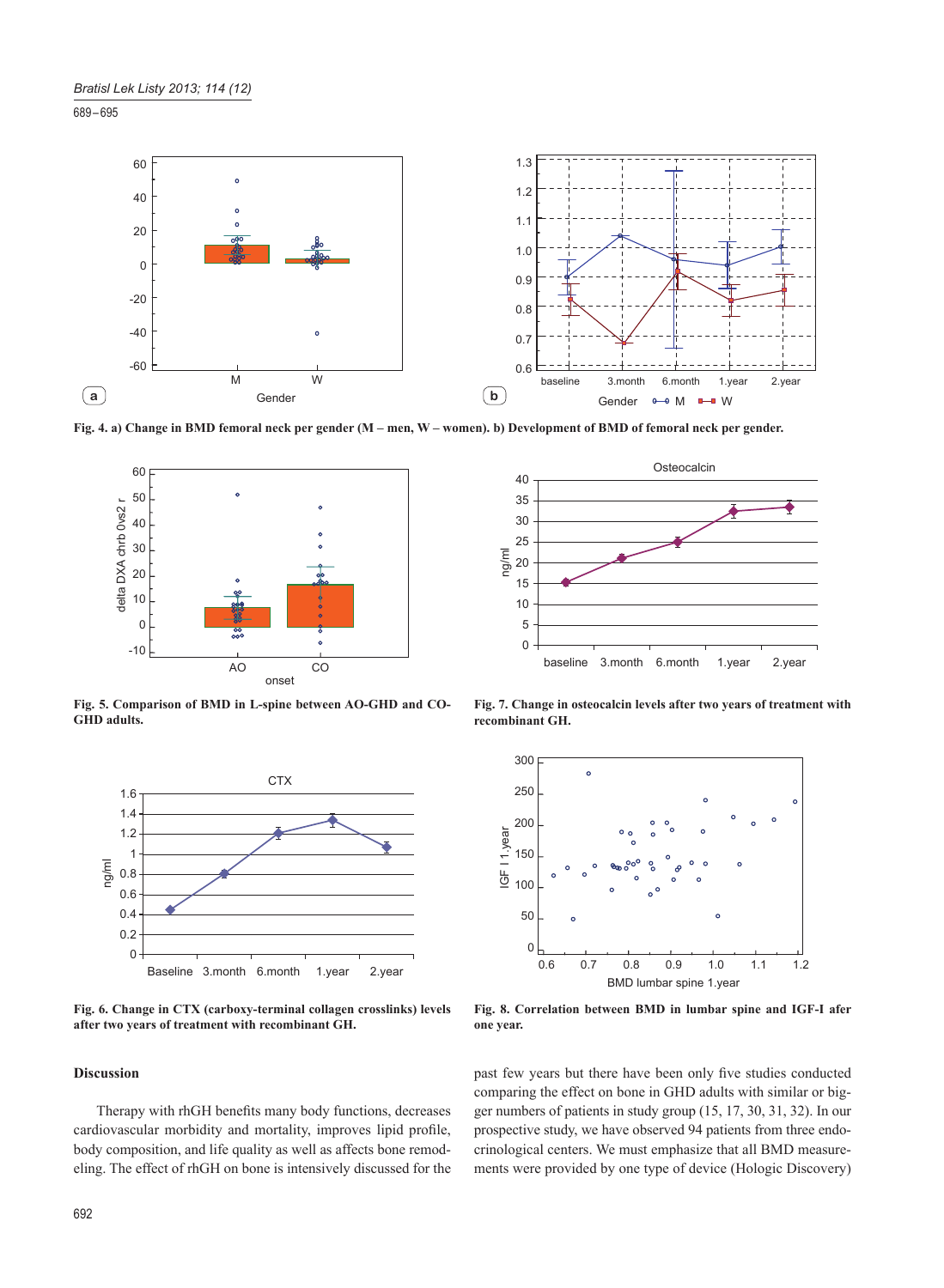

**Fig. 9. Correlation between IGF-I and BMD in lumbar spine after two years.**

and laboratory assays were evaluated by the same technique. The treatment of adult patients suffering from growth hormone deficiency had a positive effect on BMD. Patients with adult GHD were treated with recombinant human growth hormone (average dose 0.35mg per day) applied subcutaneously. After two years we have observed an increase in BMD in femoral neck, lumbar spine and whole body. The highest increase in BMD was recorded in lumbar spine. The initial decrease in BMD occurred after three months of rhGH therapy. This displays the initial maximal effect of growth hormone on bone resorption. The effect of rhGH on bone remodeling is biphasic; the maximum effect on bone resorption is brought out after 3 months, and that on bone formation after 6 months (12). As some studies have shown, the initial reduction in BMD takes place after 6–12 months of therapy with recombinant human growth hormone (rhGH). As therapy continues, BMD becomes normal or even higher compared to that at the beginning of therapy (5, 27). The sixth month of rhGH therapy is referred to as 'transition point' (28) because at that time the bone formation alternates bone resorption to its maximum effect. When comparing men and women, a higher increase was observed in the group of men (grew by 15.8 % in lumbar spine and by 11.03% in femoral neck). Male and female patients with GHD may display different responses to rhGH in terms of changes in bone turnover and BMD (22, 23, 24). In men, bone formation and resorption increase within 1 month of rhGH treatment, whereas in women, the increase occurs after 3 months (6, 7, 9) as shown in our study. The increase in markers of bone resorption precedes the change in bone formation markers by about 9 months (9). Our findings support those of few other studies. The early change in bone remodeling may lead to a greater increase in BMD in males than in females, in whom only stabilization of BMD is achieved (10, 11, 12, 13). One of the factor explaining this gender difference is hypogonadism, but minimum of studies exist (25, 26). However, in our study, patients with hypogonadism were adequately substituted for this hormonal deficiency. Recent study of Rossini et al (25) confirms that bone responsiveness to GH replacement in GHD adults varies as function of gender even after controlling

for potential confounders, and highlights the importance of other cofactors that may affect the interaction between GH replacement therapy and bone remodeling. More interesting findings were made in our study. Patients with CO-GHD have shown a higher increase in BMD than patients with AO-GHD (grew by 16.6 %). There is a time difference in the increase in BMD between CO-GHD and AO-GHD. Patients with childhood-onset GHD generally display an increase in BMD after 6 to 12 months of rhGH therapy, whereas patients with adult-onset GHD require 18 to 24 months of rhGH to exhibit a change in BMD (14). This fact could be a sufficient reason to explain different results between AO-GHD and CO-GHD in our work. Despite other research, in which patients with other pituitary diseases (previous Cushing's disease or hyperprolactinemia) have shown a delayed effect in growth hormone replacement compared to patients with nonfunctioning pituitary adenoma (15), in our study, it appears that not only patients with isolated GHD, but also patients with deficiencies of three other pituitary hormones seem to benefit from rhGH therapy and have adequate increase in BMD. The potential reason for non-significance of this finding lies in the limited sample size in subgroups. In our study, the marker of bone formation, osteocalcin, was increasing during the whole two years, whereas CTX showed a decrease after one year of treatment with rhGH. One recent study has compared different functions of osteocalcin and CTX (16). The authors studied 20 individuals (10 men) with IGHD at baseline, after 6 months of depot GH treatment, and 6 and 12 months after discontinuation of GH. The increase in osteocalcin (OC) was more significant during treatment and its reduction was slower after GH discontinuation than in CTX (16). IGF-I as main mediator of GH function plays an important role also in bone remodeling. Our findings confirm that a positive correlation exists between IGF-I levels and BMD. We have observed that there exists also a negative correlation between these two parameters at the baseline (in not treated adults). It was also confirmed by Rota et al  $(17)$  who found a significant correlation between plasma IGF-I levels and T-score at the lumbar spine and femoral neck, serum OC and urinary Ntx (cross-linked N-telopeptides of type I collagen) levels. A multiple correlation analysis revealed that the T-score at the lumbar spine, but not at the femoral neck, was more strongly predicted by plasma IGF-I levels (17). To resume, the replacement therapy with rhGH leads to an increase in bone turnover, as determined by changes in biochemical markers of bone resorption and bone formation (18). Patients with GHD have also an increased incidence of vertebral deformities, suggesting an increased incidence of vertebral fractures (33). The prevalence of bone fractures is related to the degree of GHD and seems not to be affected by the presence of other pituitary hormone deficiencies or by hormonal replacement therapy (34, 35, 36). In our study, no osteoporotic fracture has been noticed, probably due to a limited number of patients in study group. Our study has demonstrated that therapy with recombinant human growth hormone can lead to increased BMD in lumbar spine and femoral neck. This increase in bone mineral density can protect patients from future osteoporotic fracture. Another proof that rhGH improves bone mineral content lies in an increase in bone markers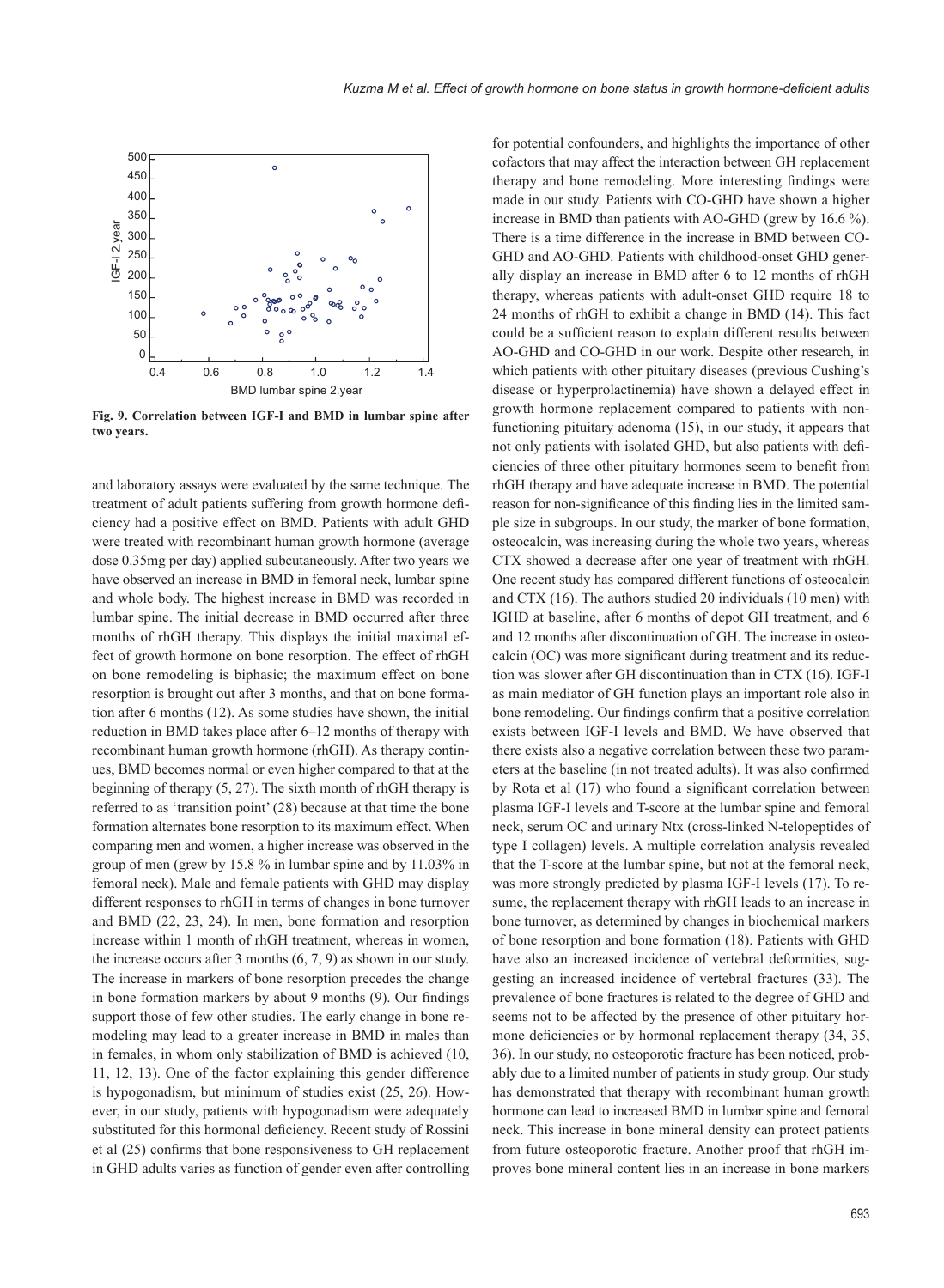# *Bratisl Lek Listy 2013; 114 (12)*

## 689 – 695

with a sustained higher activity of bone formation markers. Apart from its importance in monitoring the adequate treatment, IGF –I appears to be a good indicator of the effect of rhGH on bone.

# **Conclusion**

In our multicentre prospective study, it has been observed that two-year therapy with recombinant human growth hormone leads to an increase in BMD and markers of bone formation as well as to a decrease in clinical fractures and markers of bone resorption. Based on these findings, we believe that the therapy with recombinant human growth hormone is the most physiological treatment modality in secondary osteoporosis in growth hormonedeficient adults.

# **References**

**1. de Boer H, Blok GJ, Van der Veen AE.** Clinical aspects of growth hormone deficiency in adults. Endocrine Rev 1995; 16: 63-86. doi:10.1210/ edrv–16–1–63.

**2. Gillberg P, Mallmin H, Petrén-Mallmin M, Ljunghall S, Nilsson AG.** Two years of treatment with recombinant human growth hormone increases bone mineral density in men with idiopathic osteoporosis. J Clin Endocrinol Metab 2002; 87 (11): 4900–4906.

**3. Giustina A, Mazziotti G, Canalis E.** Growth hormone , Insulin–like Growth factors,and the skeleton. Endocrine Rev 2008; 29 (5): 535–559.

**4. Rosen T, Wilhelmsen L, Landin-Wilhelmsen K, Lappas G, Bengtsson BA.** Increased fracture frequency in adult patients with hypopituitarism. Eur J Endocrinol 1997 (137): 240–245.

5. Kužma M, Payer J. Growth hormone deficiency, its influence on bone mineral density and risk of osteoporotic fractures. Cas Lek Cesk 2010; 149 (5): 211–216.

**6. Brixen K, Nielsen HK, Mosekilde L, Flyvbjerg A.** A short course of recombinant human growth hormone treatment stimulates osteoblasts and activates bone remodeling in normal human volunteers. J Bone Miner Res 1990; 5 (6): 609–618.

**7. Johansson AG, Lindh E, Blum WF, Kollerup G, Sørensen OH, Ljunghall S.** Effects of growth hormone and insulin–like growth factor I in men with idiopathic osteoporosis. J Clin Endocrinol Metab 1996; 81  $(1)$ : 44–48.

**8. Landin-Wilhelmsen K, Nilsson A, Bosaeus I, Bengtsson BA.** Growth hormone increases bone mineral content in postmenopausal osteoporosis: a randomized placebo–controlled trial. J Bone Miner Res 2003; 18 (3): 393–405.

**9. White HD, Ahmad AM, Syed AA et al.** Gender variation in PTH sensitivity and rhythmicity following growth hormone replacement in adult growth hormone–deficient patients. Clin Endocrinol (Oxf) 2004; 60 (4): 516–526.

**10. Giustina et al.** Growth hormone, Insulin like growth factors and the skeleton. Endocrine Rev 2008; 29 (5): 535–559.

**11. Bex M, Abs R, Maiter D, Beckers A, Lamberigts G, Bouillon R.** The effects of growth hormone replacement therapy on bone metabolism in adult–onset growth hormone deficiency: a 2–year open randomized controlled multicenter trial. J Bone Miner Res 2002; 17: 1081–1094.

**12. Hansen TB, Brixen K, Vahl N et al.** Effects of 12 months of growth hormone (GH): treatment on calciotropic hormones, calcium homeostasis, and bone metabolism in adults with acquired GH deficiency: a doubleblind, randomized, placebo–controlled study. J Clin Endocrinol Metab 1996; 81: 3352–3359.

**13. Gotherstrom G, Svensson J, Koranyi J et al.** A prospective study of 5 years of GH replacement therapy in GH-deficient adults: sustained effects on body composition, bone mass, and metabolic indices. J Clin Endocrinol Metab 2001; 86: 4657–4665.

**14. ter Maaten JC, de Boer H, Kamp O, Stuurman L, van der Veen EA.** Long-term effects of growth hormone (GH): replacement in men with childhood–onset GH deficiency. J Clin Endocrinol Metab 1999; 84: 2373–2380.

15. Colson A, Brooke AM, Walker D et al. Growth hormone deficiency and replacement in patients with treated Cushing's disease, prolactinomas and non–functioning pituitary adenomas: effects on body composition, glucose metabolism, lipid status and bone mineral density. Horm Res 2006; 66: 257–267.

**16. de Paula FJ, Góis-Júnior MB, Aguiar-Oliveira MH et al.** Consequences of lifetime isolated growth hormone (GH): deficiency and effects of short-term GH treatment on bone in adults with a mutation in the GHRH– receptor gene. Clin Endocrinol  $(Oxf)$  2009; 70  $(1)$ : 35–40.

**17. Rota F, Savanelli MC, Tauchmanova L, Savastano S, Lombardi G, Colao A, Di Somma C.** Bone density and turnover in young adult patients with growth hormone deficiency after 2-year growth hormone replacement according with gender. J Endocrinol Invest 2008; 31 (2): 94–102.

**18. Hansen TB, Brixen K, Vahl N et al.** Effects of 12 months of growth hormone (GH): treatment on calciotropic hormones, calcium homeostasis, and bone metabolism in adults with acquired GH deficiency: a doubleblind, randomized, placebo–controlled study. J Clin Endocrinol Metab 1996; 81: 3352–3359.

**19. Koranyi J, Svensson J, Gotherstrom G, Sunnerhagen KS, Bengts**son B, Johannsson G. Baseline characteristics and the effects of five years of GH replacement therapy in adults with GH deficiency of childhood or adulthood onset: a comparative, prospective study. J Clin Endocrinol Metab 2001; 86: 4693–4699.

**20. Francisco JA, de Paula, Miburge B, Góis-Júnior, Manuel H, Aguiar-Oliveira et al.** Consequences of lifetime isolated growth hormone (GH): deficiency and effects of short-term GH treatment on bone in adults with a mutation in the GHRH–receptor gene. Clin Endocrinol (Oxf) 2009; 70 (1): 35–40.

**21. Molitch et al.** Evaluation and Treatment of Adult Growth Hormone Deficiency: An Endocrine Society Clinical Practice Guideline. J Clin Endocrinol Metab 2006; 91 (5): 1621–1634.

**22. Giustina A, Licini M, Bussi AR et al.** Effects of sex and age on the growth hormone response to galanin in healthy human subjects. J Clin Endocrinol Metab 1993; 76: 1369–1372.

**23. Veldhuis JD.** Gender differences in secretory activity of the human somatotropic (growth hormone): axis. Eur J Endocrinol 1996; 134: 287–295.

**24. Giustina A, Scalvini T, Tassi C et al.** Maturation of the regulation of growth hormone secretion in young males with hypogonadotropic hypogonadism pharmacologically exposed to progressive increments in serum testosterone. J Clin Endocrinol Metab 1997; 82: 1210–1219.

**25. Rossini A, Lanzi R, Losa M et al.** Predictors of bone responsiveness to growth hormone (GH): replacement in adult GH-deficient patients. Calcif Tissue Int 2011; 88 (4): 304–313.